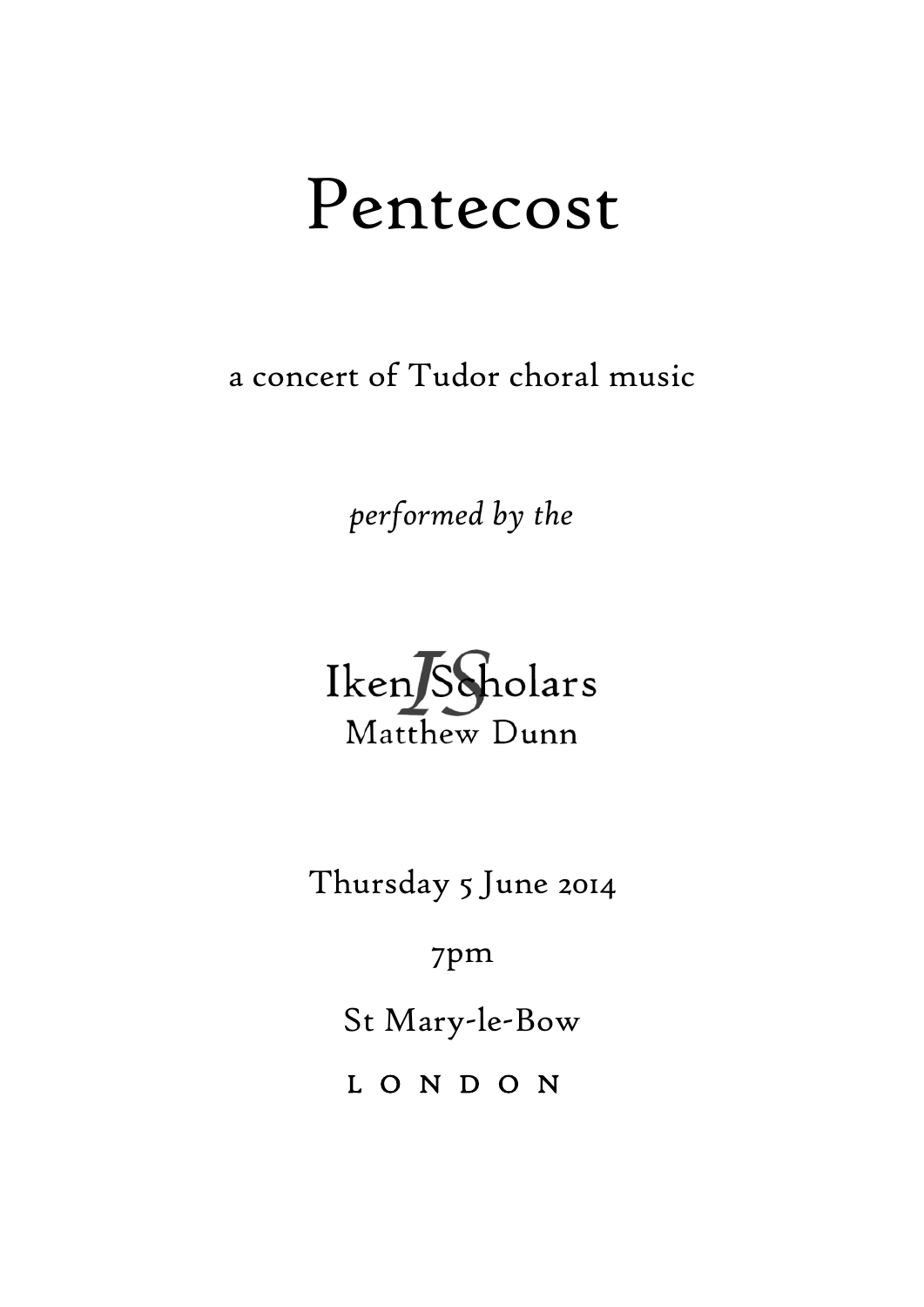#### See you soon

The *Iken Scholars* are pleased to announce their next concert here, at St Mary-le-Bow, on 30 October 2014 at 7pm. They will be performing Tomás Luis de Victoria's *Requiem Mass*. We look forward to seeing you there and would like to thank St Mary-le Bow-for their kind hospitality.

# Why *Iken Scholars*?

Iken is a small village in Suffolk where St Botolph was granted land to build a monastery in the mid-seventh century. Matthew is Organist and Director of Music at St Botolph without Aldgate.

### Keep in touch

There are lots of ways to keep in touch with the *Iken Scholars*

Website: www.ikenscholars.co.uk Facebook: www.facebook.com/ikenscholars YouTube: Search 'Iken Scholars' Email: ikenscholars@gmail.co.uk Matthew's twitter feed: @MatthewJohnDunn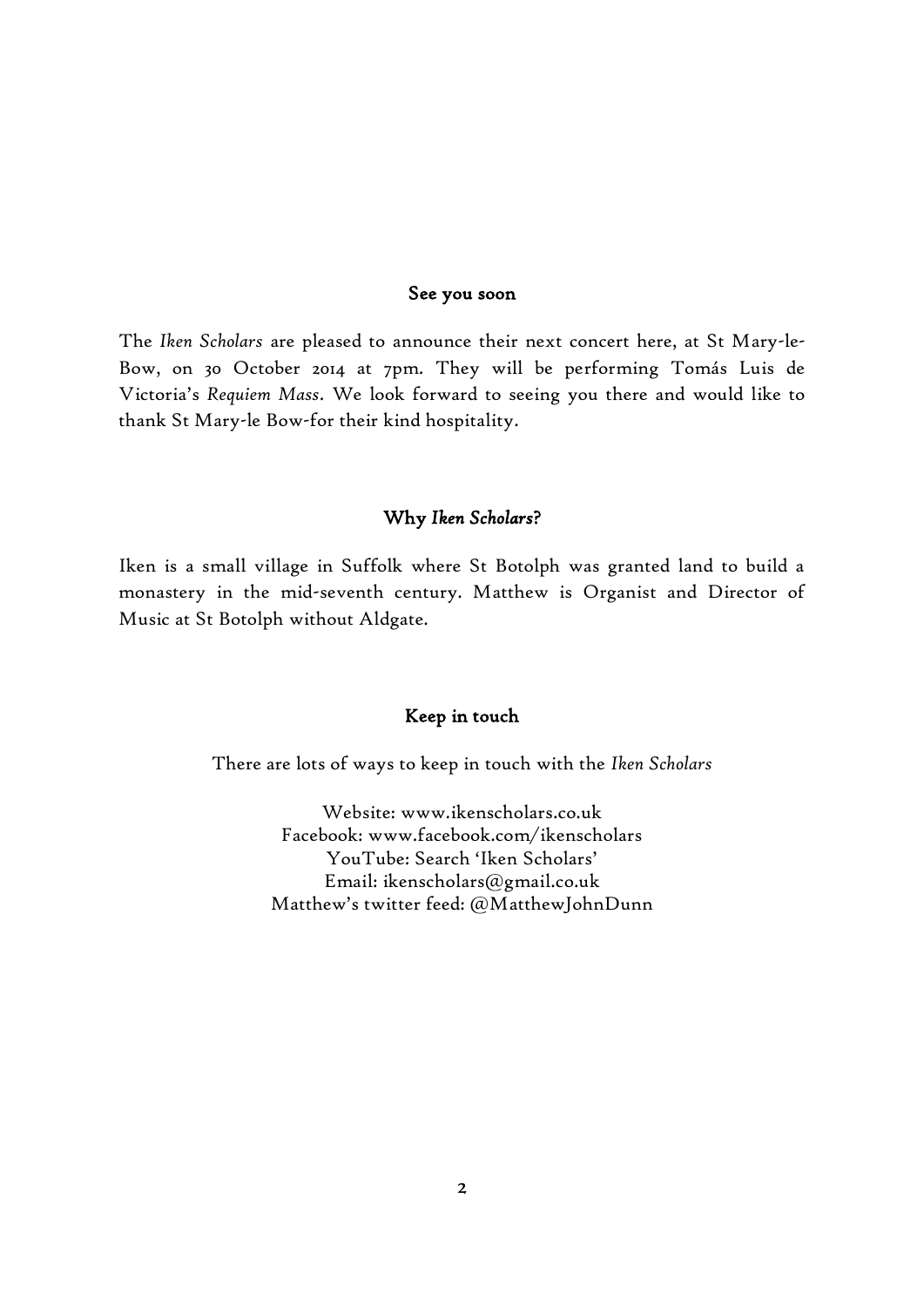# Pentecost

*Please reserve applause until the end of the concert* 

Introit: Spiritus Domini

*Byrd (c.1540-1623)*

Mass in 5vv: Kyrie

Gloria

Sequence: Veni Sancte Spiritus

Alleluia: Alleluia, emitte Spiritus tuum

Credo

Offertory: Confirma hoc Deus

Sanctus et Benedictus

Agnus Dei

Communion: Factus est repente

Ite missa est

Ave verum corpus

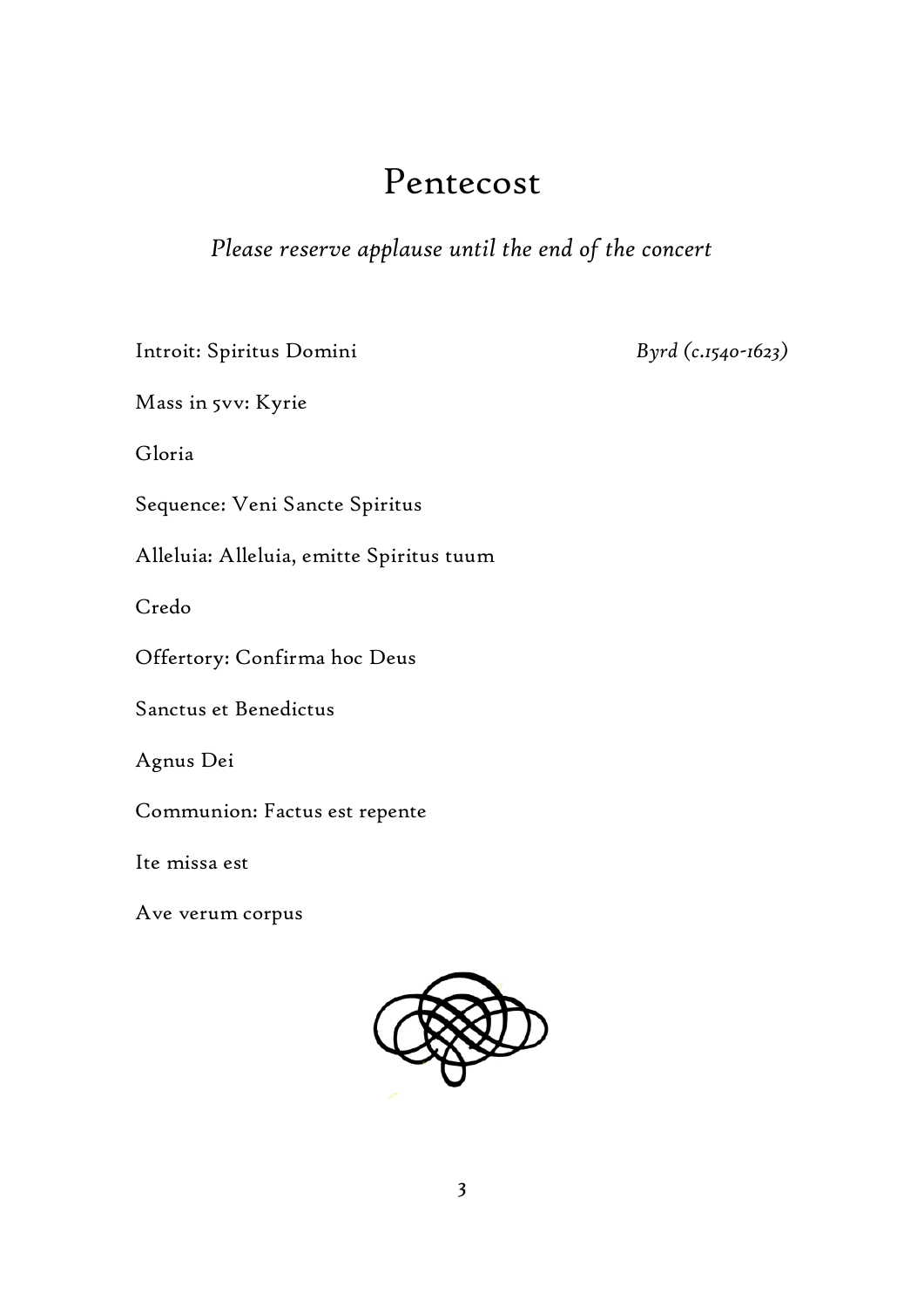# Translations

*Tonight's concert combines William Byrd's propers for Pentecost (which will be kept by the Church this Sunday) and his five-voice mass. The propers represent the texts allocated to be sung for particular feasts. Byrd's Pentecost propers were published in 1607 in his Gradualia II, the second of his two monumental additions to the canon of Catholic polyphony in this country. Their combination here reflects the order they would have appeared in a recusant Catholic mass of the early 17th century.*

#### *Introit: Spiritus Domini*

Spiritus Domini replevit orbem terrarum, Alleluia. Et hoc quod continet omnia, scientiam habet vocis. Alleluia. Omnia prospiciens. Exurgat Deus, et dissipentur inimici ejus, et fugiant qui oderunt eum a facie ejus. Gloria Patri, et Filio, et Spiritui Sancto: Sicut erat in principio, et nunc, et semper: et in sæcula sæculorum. Amen. Spiritus Paraclitus docebit vos omnia, Alleluia.

#### *Mass in 5vv: Kyrie*

Kyrie eleison; Christe eleison; Kyrie eleison.

#### *Mass in 5vv: Gloria*

Gloria in excelsis Deo et in terra pax hominibus bonae voluntatis. Laudamus te; benedicimus te; The Spirit of our Lord hath replenished the whole world, Alleluia. And that which containeth all things, hath knowledge of the voice. Alleluia. Overseeing all things. Let God arise, and let his enemies be dispersed, and let them that hate him flee from from his face. Glory be to the Father, and to the Son, and to the Holy Ghost; as it was in the beginning, is now, and every shall be: World without end. Amen. May the Spirit teach you all things, Alleluia.

Lord, have mercy; Christ, have mercy; Lord, have mercy.

Glory be to God in the highest and on earth peace to men of good will. We praise Thee; we bless Thee;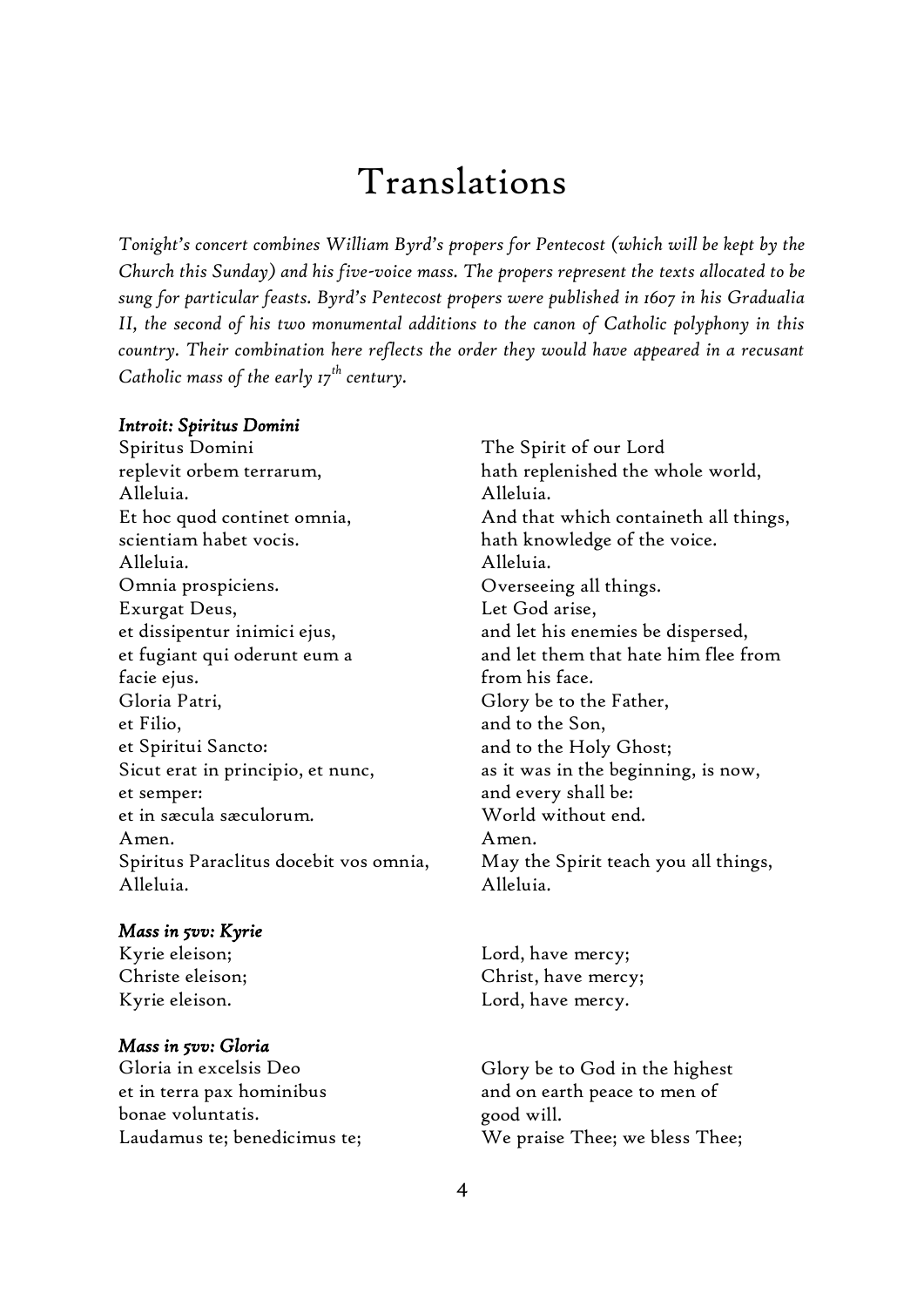adoramus te; glorificamus te; gratias agimus tibi propter magnam gloriam tuam. Domine Deus, Rex caelestis, Deus Pater omnipotens. Domine Fili unigenite, Jesu Christe, Domine Deus, Agnus Dei, Filius Patris, qui tollis peccata mundi, miserere nobis; qui tollis peccata mundi, suscipe deprecationem nostram. Qui sedes ad dexteram Patris, miserere nobis. Quoniam tu solus Sanctus, tu solus Dominus, tu solus Altissimus, Jesu Christe, cum Sancto Spiritu in gloria Dei Patris. Amen.

# *Sequence: Veni Sancte Spiritus*

Veni Sancte Spiritus et emitte caelitus lucis tuae radium. Veni pater pauperum, veni dator munerum, veni lumen cordium.

Consolator optime, dulcis hospes animae, dulce refrigerium. In labore requies, in aestu temperies, in fletu solacium.

O lux beatissima, reple cordis intima we worship Thee; we glorify Thee; We give thanks to Thee for Thy great glory. O Lord God, Heavenly King, God the Father Almighty. O Lord Jesus Christ, the only begotten Son. Lord God, Lamb of God, Son of the Father, Thou that takest away the sins of the world, have mercy upon us; Thou that takest away the sins of the world, receive our prayer. Thou that sittest at the right hand of the Father, have mercy upon us. For Thou only art holy, Thou only art the Lord, Thou only art the most high, Jesus Christ, together with the Holy Ghost in the glory of God the Father. Amen.

Come, Holy Spirit, and send down from heaven the ray of your light. Come, father of the poor, come, giver of gifts, come, light of the hearts.

Best consoler, sweet host of the soul, sweet refresher. Rest in work, cooling in heat, comfort in crying.

O most blessed light, fill the innermost hearts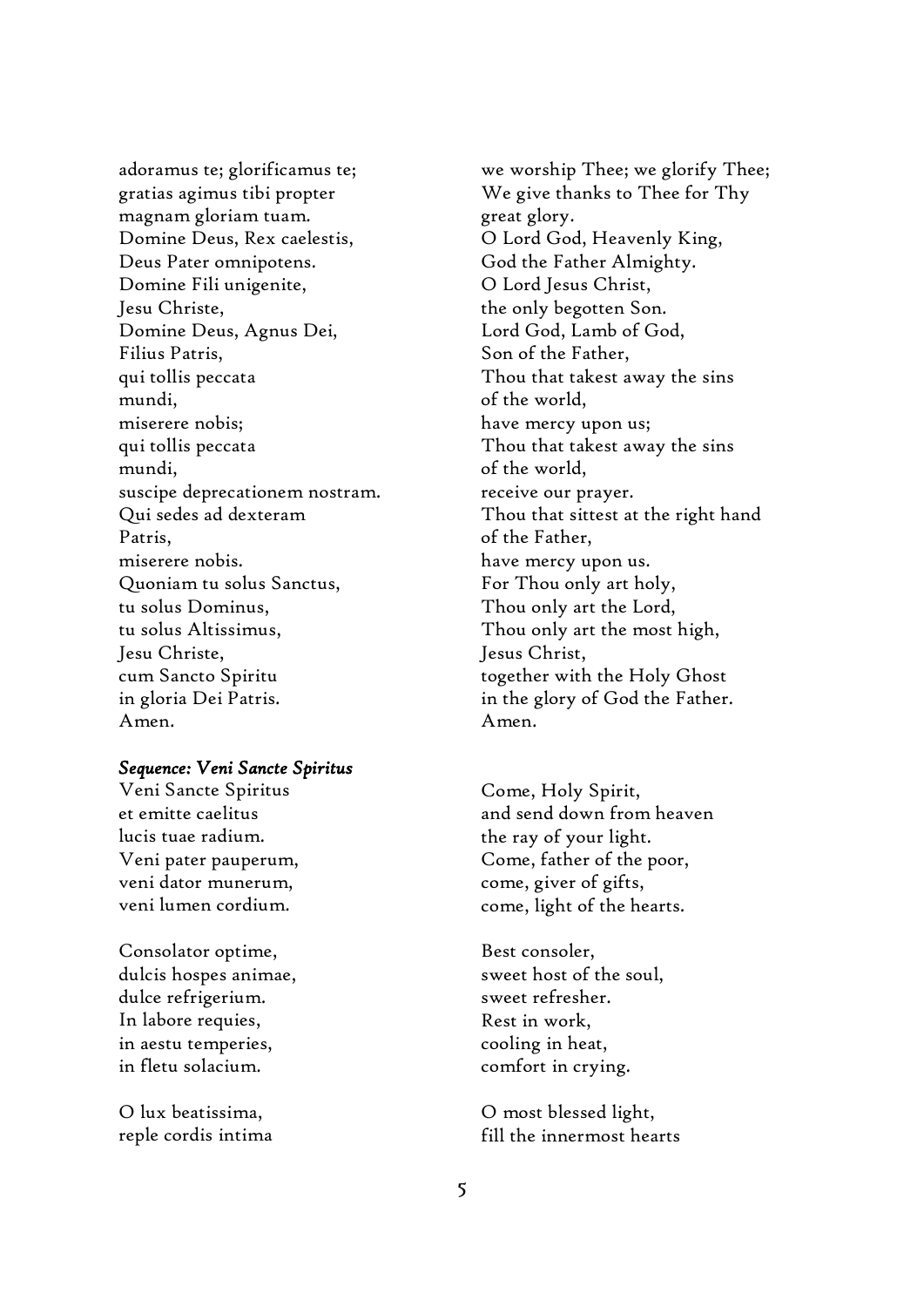tuorum fidelium. Sine tuo numine nihil est in homine, nihil est innoxium.

Lava quod est sordidum, riga quod est aridum, sana quod est saucium. Flecte quod est rigidum, fove quod est frigidum, rege quod est devium.

Da tuis fidelibus in te confidentibus sacrum septenarium. Da virtutis meritum, da salutis exitum, da perenne gaudium. Amen. Alleluia.

## *Alleluia: Emitte Spiritum Tuum*

Alleluia. Emitte spiritum tuum, et creabuntur, et renovabis faciem terrae.

Alleluia. Veni, Sancte Spiritus, reple tuorum corda fidelium: et tui amoris in eis ignem accende.

## Alleluia.

## *Credo*

Credo in unum Deum; Patrem omnipotentem, factorem caeli et terrae, visibilium omnium et invisibilium.

Credo in unum Dominum Jesum Christum, Filium Dei unigenitum,

of your faithful. Without your power nothing is in man, nothing innocent.

Clean what is dirty, water what is dry, heal what is wounded. Bend what is rigid, heat what is cold, lead what has gone astray.

Grant to your faithful who trust in you, your sevenfold holy gift. Grant us the reward of virtue, grant us final salvation, grant us eternal joy.

Alleluia. Send forth Thy Spirit, and they shall be created, and Thou shalt renew the face of the earth. Alleluia. Come, O Holy Spirit, fill the hearts of Thy faithful: and kindle in them the fire of Thy love. Alleluia.

I believe in one God; the Father almighty, maker of heaven and earth, and of all things visible and invisible.

And in one Lord Jesus Christ, the only begotten Son of God,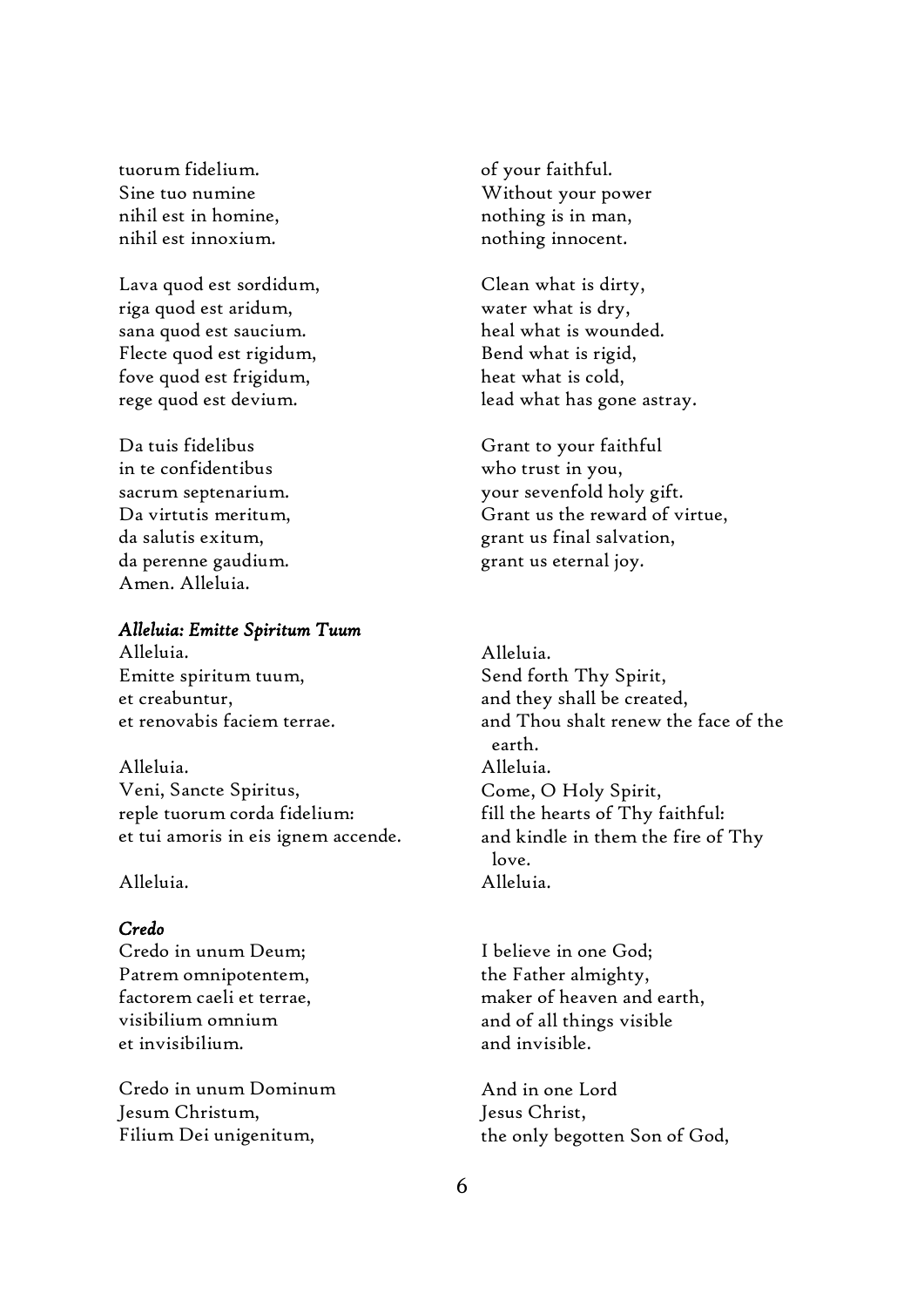et ex Patre natum ante omnia sæcula. Deum de Deo, lumen de lumine, Deum verum de Deo vero, Genitum non factum, consubstantialem Patri: per quem omnia facta sunt. Qui propter nos homines, et propter nostram salutem descendit de caelis. Et incarnatus est de Spiritu Sancto ex Maria Virgine: et homo factus est. Crucifixus etiam pro nobis, sub Pontio Pilato, passus et sepultus est. Et resurrexit tertia die secundum Scripturas: et ascendit in caelum. Sedet ad dexteram Patris: et iterum venturus est cum gloria, judicare vivos et mortuos: cujus regni non erit finis.

Credo in Spiritum Sanctum, Dominum, et vivificantem: qui ex Patre Filioque procedit. Qui cum Patre et Filio simul adoratur et conglorificatur: qui locutus est per Prophetas.

Credo in unam sanctam catholicam et apostolicam Ecclesiam. Confiteor unum baptisma in remissionem peccatorum. Et expecto resurrectionem mortuorum et vitam venturi sæculi.

begotten of the Father before all worlds. God of God, light of light, true God of true God, begotten not made, being of one substance with the Father: by Whom all things were made. Who for us men, and for our salvation descended from heaven. And was incarnate by the Holy Ghost of the Virgin Mary: and was made man. He was crucified also for us, suffered under Pontius Pilate, died and was buried. And on the third day He rose again according to the Scriptures: and ascended into heaven. He sitteth at the right hand of the Father: and He shall come again with glory, to judge the living and the dead: and His kingdom shall have no end.

I believe in the Holy Ghost, the Lord, and giver of life: Who prodeedeth from the Father and the Son. Who with the Father and the Son together is worshipped and glorified: as it was told by the Prophets.

And I believe in one holy catholic and apostolic Church. I acknowledge one baptism for the remission of sins. And I await the resurrection of the dead and the life of the world to come.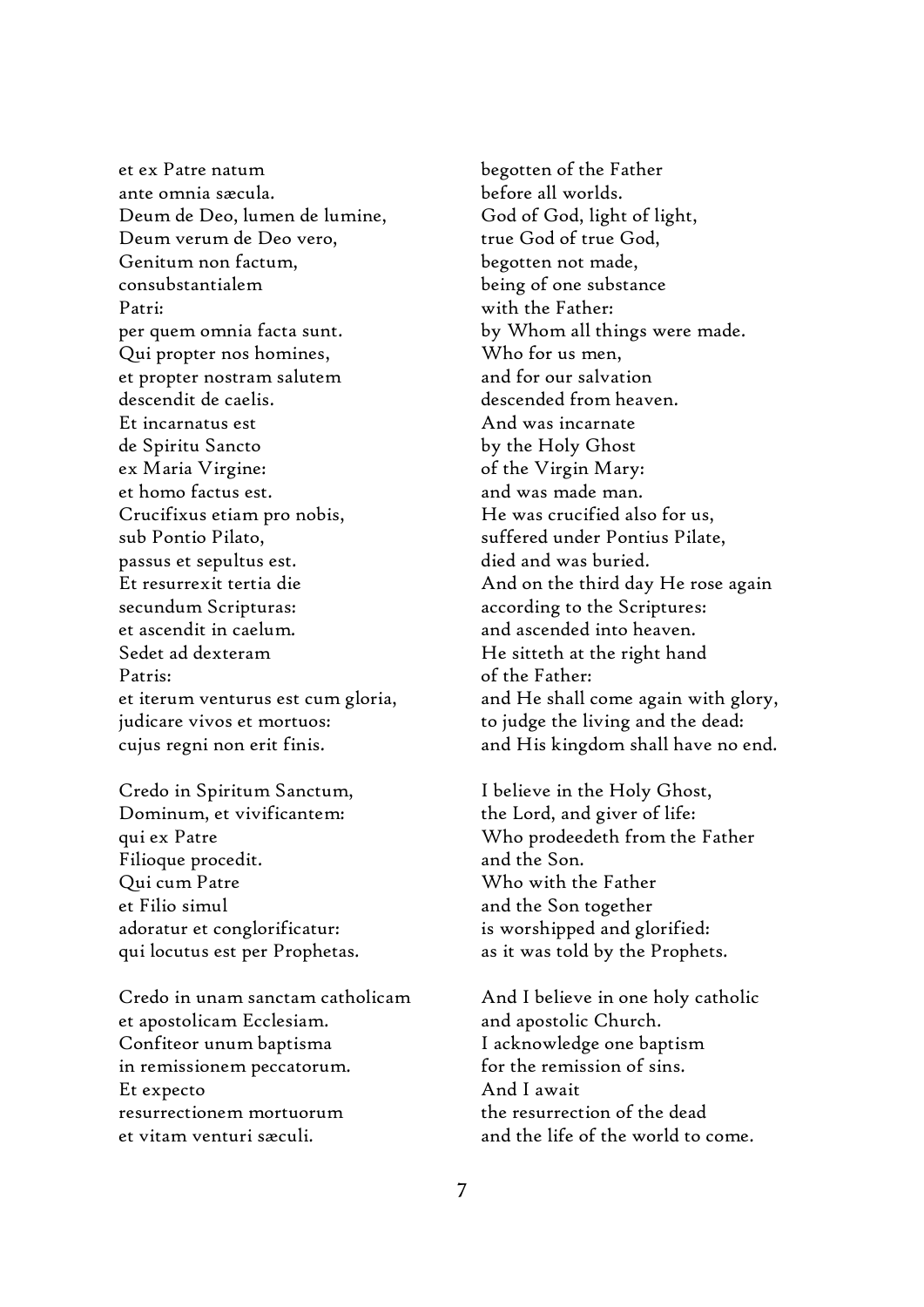Amen.

# *Offertory : Confirma Hoc Deus*

Confirma hoc Deus, quod operatus es in nobis;

A templo tuo quod est in Jerusalem, tibi offerent Reges munera. Alleluia.

#### *Sanctus et Benedictus*

Sanctus, Sanctus, Sanctus, Dominus Deus Sabaoth; pleni sunt caeli et terra gloria tua. Hosanna in excelsis.

Benedictus qui venit in nomine Domini. Hosanna in excelsis.

#### Agnus Dei

Agnus Dei, qui tollis peccata mundi, miserere nobis.

Agnus Dei, qui tollis peccata mundi, miserere nobis.

Agnus Dei, qui tollis peccata mundi, dona nobis pacem.

#### *Communion: Factus est repente*

Factus est repente de coelo sonus, tamquam advenientis spiritus vehementis ubi erant sedentes,

#### Amen.

Stablish the thing, O God, that thou hast wrought in us;

For thy temple's sake at Jerusalem: so shall kings bring presents unto thee. Alleluia.

Holy, Holy, Holy, Lord God of Hosts; heaven and earth are full of Thy glory. Hosanna in the highest.

Blessed is He that cometh in the name of the Lord. Hosanna in the highest

Lamb of God, you who take away the sins of the world, have mercy upon us.

Lamb of God, you who take away the sins of the world, have mercy upon us.

Lamb of God, you who take away the sins of the world, grant us peace.

Suddenly there came a sound from heaven, as of a mighty wind coming where they were sitting,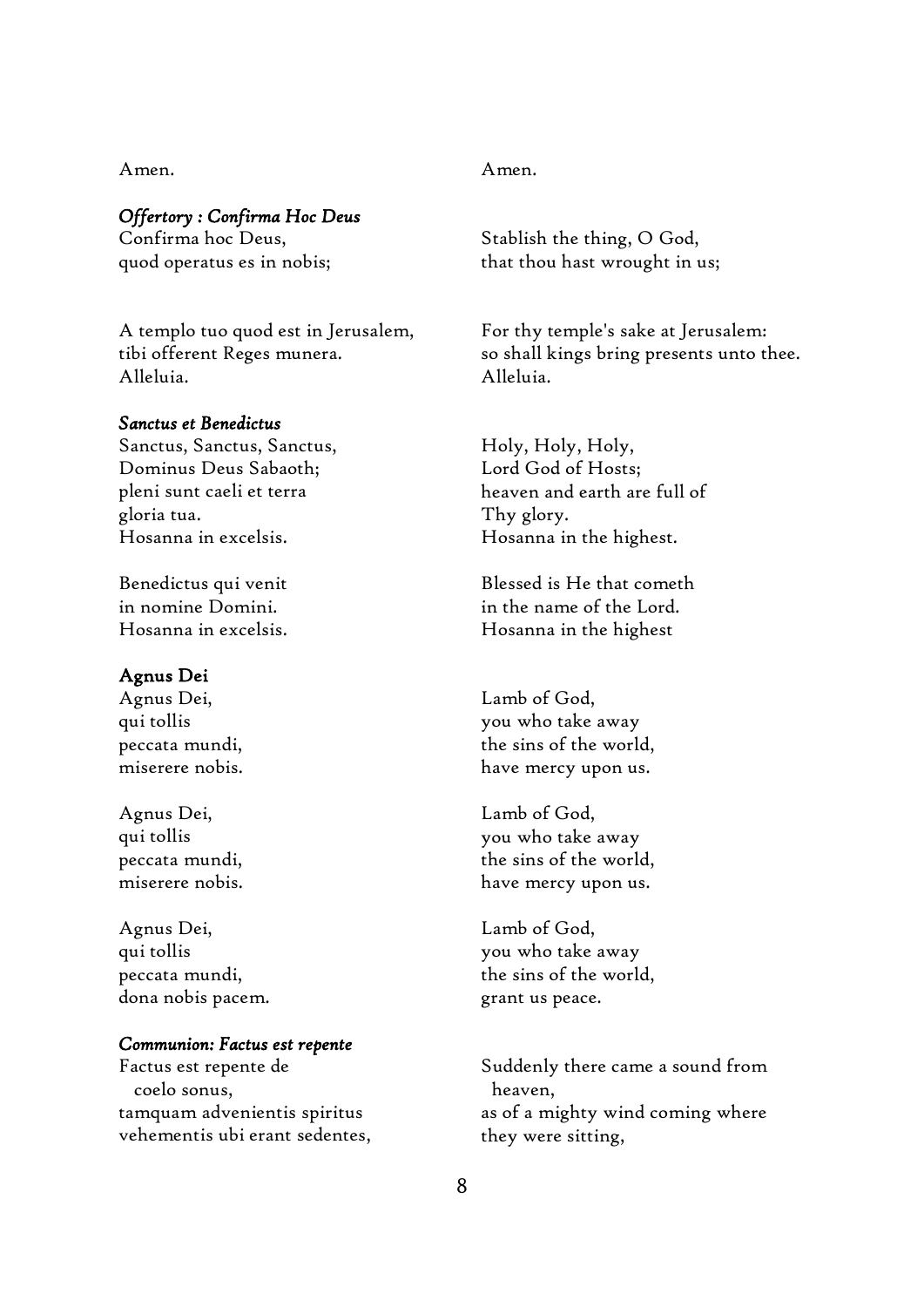alleluia; et repleti sunt omnes Spiritu Sancto, loquentes magnalia Dei, alleluia, alleluia.

Ite, missa est. Deo Gratias.

# *Ave, Verum Corpus*

Ave, verum corpus natum ex Maria Virgine: vere passum, immolatum in cruce pro homine: cuius latus perforatum unda fluxit sanguine: esto nobis praegustatum, in mortis examine. O dulcis, O pie, O Jesu, Fili Mariae. Miserere mei. Amen.

alleluia; and they were all filled with the Holy Spirit, speaking the wonderful works of God, alleluia, alleluia.

Go, the Mass has ended. Thanks be to God.

Hail the true body, born of the Virgin Mary: You who truly suffered and were sacrificed on the cross for the sake of man. From whose pierced flank flowed water and blood: Be a foretaste for us in the trial of death. O sweet, O merciful, O Jesus, Son of Mary. Have mercy on me. Amen.

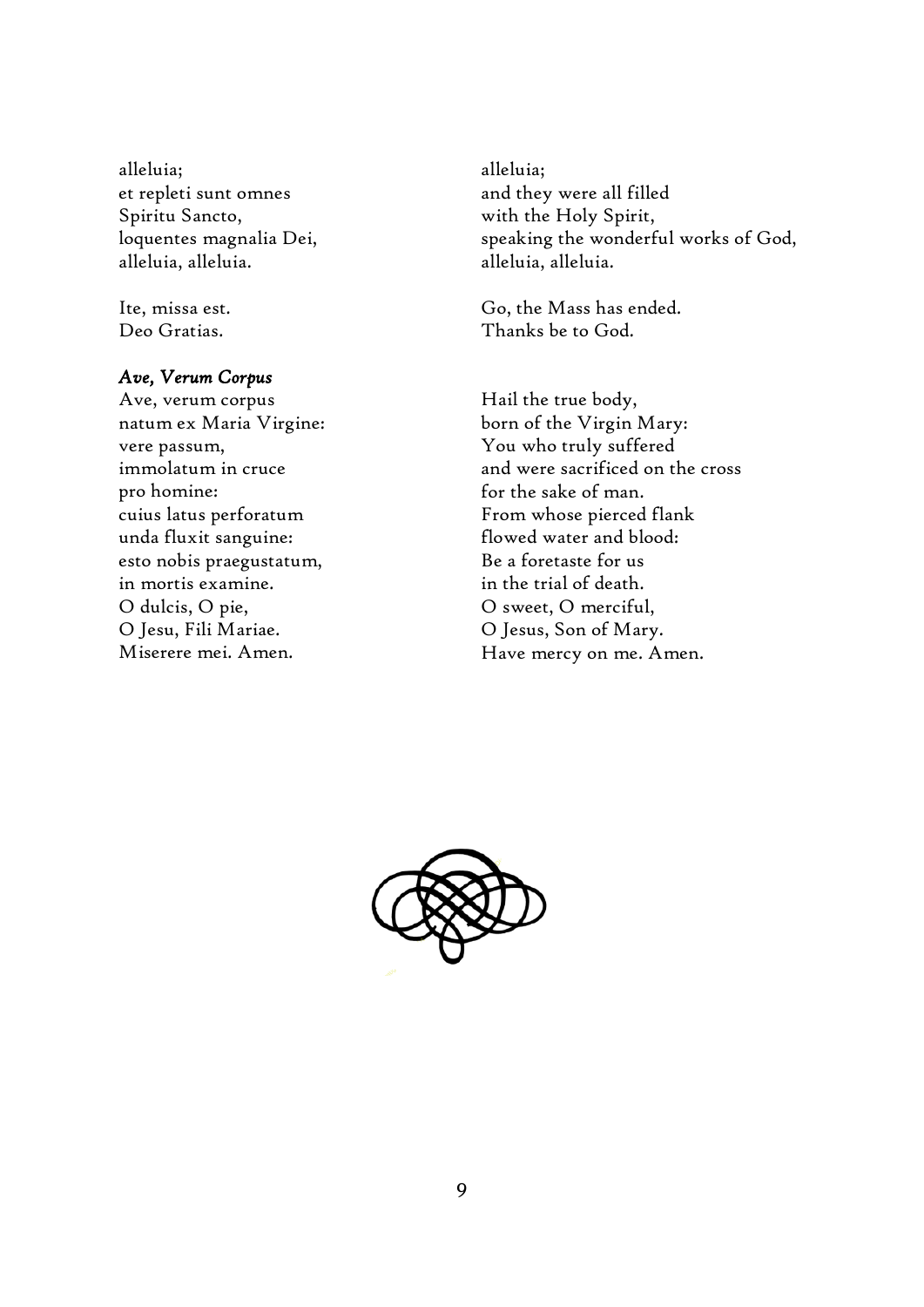

*Director* Matthew Dunn

*Sopranos Altos* Emily Owen Alex Darke Katharina Höffler Harriet Pridmore

*Tenors Basses* Mark Darling Nicholas Wilson

Tristram Cooke Edward Horsman Victoria Longdon

William Hess Chris Jeanes Paul O'Donovan



Matthew Dunn, director, won a place to read music at Peterhouse, Cambridge in 2006 and was appointed organ scholar there, overseeing the weekly choral services in the college chapel. At Peterhouse Matthew directed the choir on tours to Italy, the Netherlands and the Home Counties, as well as regular cathedral trips including Westminster Abbey, Canterbury, Lincoln and Ely Cathedrals. Matthew received his BA in 2009 and continued to the MPhil in 2010, having written a thesis on French thirteen-century polyphony being sung in the South-East of England. As an organist, Matthew holds the FRCO diploma and gives regular recitals around the country. Recent venues include Liverpool Anglican Cathedral, Edinburgh Cathedral and here at St Mary-le-Bow. Matthew is currently Organist and Director of Music at St Botolph without Aldgate, which has arguably the oldest church organ in the country and has a job in the City which keeps him busy when he isn't thinking about the Renaissance.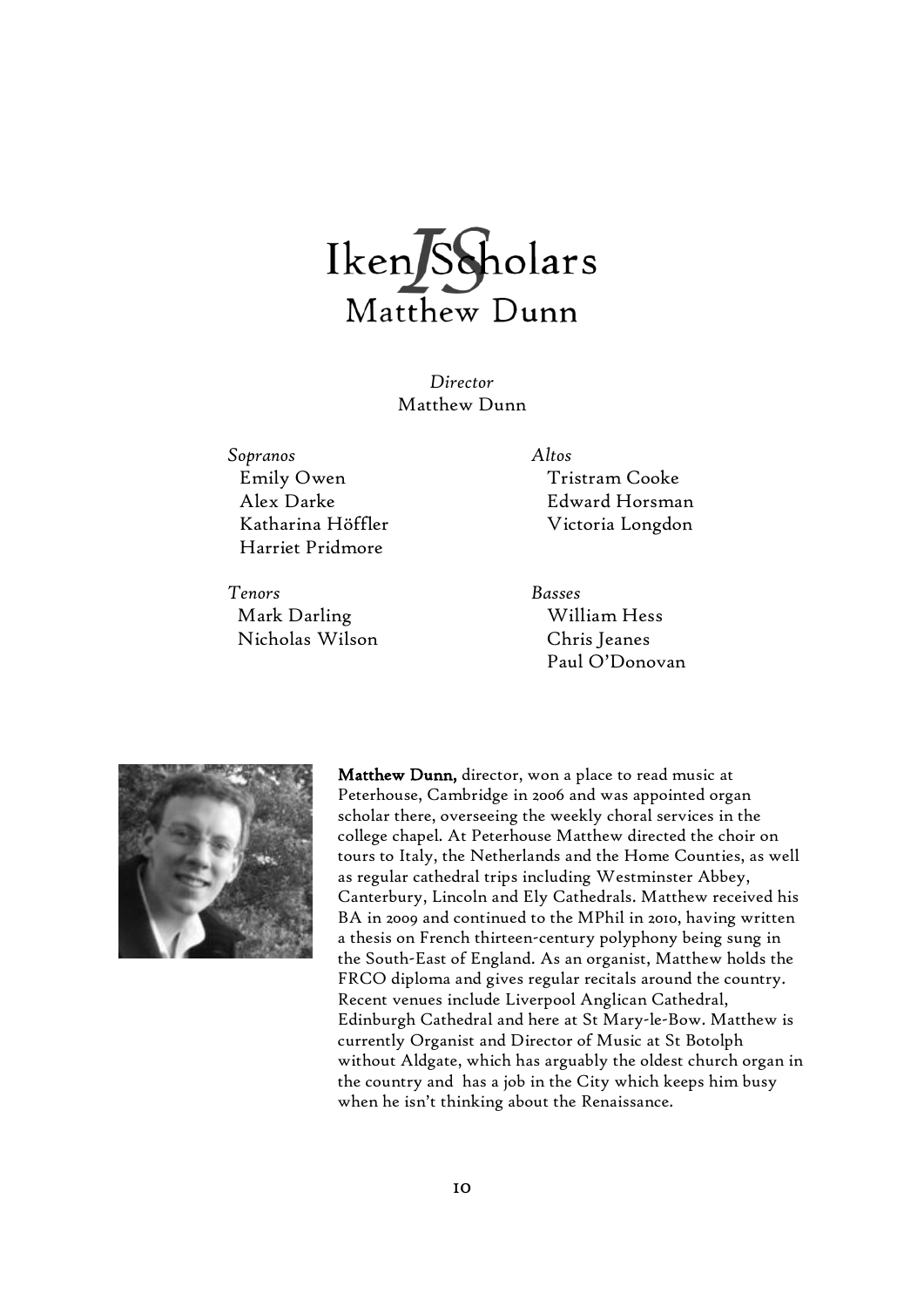

Emily Owen, soprano, is currently completing her Masters in Historical Performance at the Guildhall School of Music and Drama, studying with Marie Vassiliou and kindly supported by the Worshipful Company of Paviors. An experienced consort singer and soloist, Emily sings with Florilegium, Renaissance, Lucente, The Elia Ensemble, The Templar Scholars and the St Martin's Singers. Emily has participated in masterclasses with Dame Emma Kirkby, Joseph Crouch, Bojan Cicic and Aislinn Nosky and has appeared as a soloist in St Martin in the Fields, St John's Smith Square and in the London Handel Festival and the Brandenburg Choral Festival. Operatic roles include Countess (Marriage of Figaro), Josephine (HMS Pinafore) and Belinda (Dido and Aeneas).



Alex Darke, soprano, spent four years as a soprano Choral Scholar at Peterhouse, Cambridge, where she performed at services in Westminster and Canterbury Cathedrals, as well as St. Mark's Venice. Previously, while at school, she sang with the Halle Youth Choir in Manchester. While taking a brief break from choral singing, she has sung occasionally with the Cantus Ensemble and the choir of St. Mary's, Merton.



Katharina Höffler, soprano, came to England aged sixteen, after obtaining a scholarship to Malvern College to complete the International Baccalaureate. It is there that she discovered her love of singing and became an active member of both the chapel and chamber choir. Two years later she was awarded a place to read Classics at Peterhouse, Cambridge, where she became a chorister under the direction of Oliver Lomberg and Matthew Dunn. After four years at Peterhouse she went to London to study the Law. During that time, she sang with the London Chorus and the Savoy Jazz Choir, a newly formed group created at Goodenough College. Katharina is now a trainee solicitor in London and founder member of the *Iken Scholars*.



Harriet Pridmore, soprano,studied music at the University of Bristol and majored in Vocal Performance. She has sung with many choirs throughout school and University, and since leaving Bristol has sung with the Chapterhouse Choir in York and currently sings with the Bach Choir in London.

Harriet is a keen opera singer and has played the roles of Cenerentola in Rossini's Cenerentola, Anne Page in The Merry Wives of Windsor and chorus roles in many other operas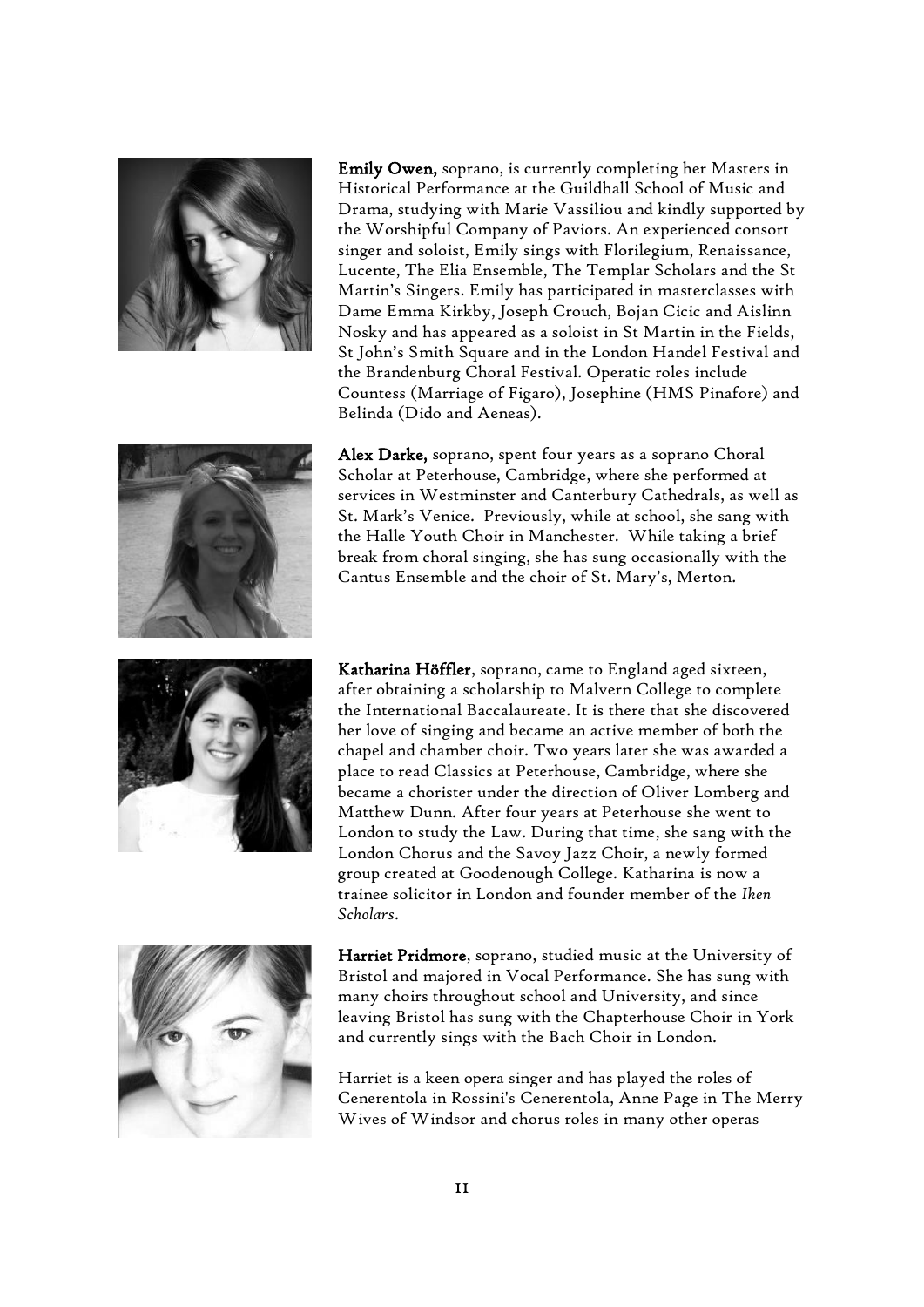including Mozart's Don Giovanni.

In addition to singing, Harriet is an experienced conductor having led the Bristol Chamber Choir and conducted them with the Bristol Orchestra on a tour to Berlin. The Borlase Gospel Choir also sang for Prince Edward under Harriet's leadership.

Harriet currently works at the Royal Opera House in its Open Up Project Team.



Tristram Cooke, countertenor, is a final year music undergraduate at King's College, London, where he is a Choral Scholar. He was a chorister at Ripon Cathedral for four years, and was Head Chorister decani in his final year. His first professional engagement was the treble solo in Fauré's Requiem with Ripon Choral Society in 2005. Solo performances include 'Messiah' and Vivaldi's 'Gloria', Bach's Cantata BWV 170 'Vergnügte Ruh, beliebte Seelenlust' and 'St John Passion' with Oxford Harmonic Society. He has deputised at York Minster and is now a deputy Vicar Choral at St Paul's Cathedral. He currently studies singing with Glenville Hargreaves, and will be continuing his studies in a Master's Degree at the Royal Academy of Music from September



Edward Horsman, countertenor, began his singing career at the age of seven with the Bromley Boys Singers with whom, he became a principle soloist. He later became a member of The London Oratory School Chamber Choir and Schola Cantorum, with whom he toured extensively in Europe and America as choral singer and soloist. Prior to studying at Queen's University, Belfast, Edward spent a year as Choral Scholar at Lichfield Cathedral, under Philip Scriven. While at University, Edward was Director of Music of Queen's University Music Society Choir and a member of the Queen's University Chamber Choir. Subsequently, he took a position as Choral Scholar at Chelmsford Cathedral, under James Davy. He is now, currently a Lay Clerk at Birmingham Cathedral and he is hoping to further his study in a Masters at Trinity Laban.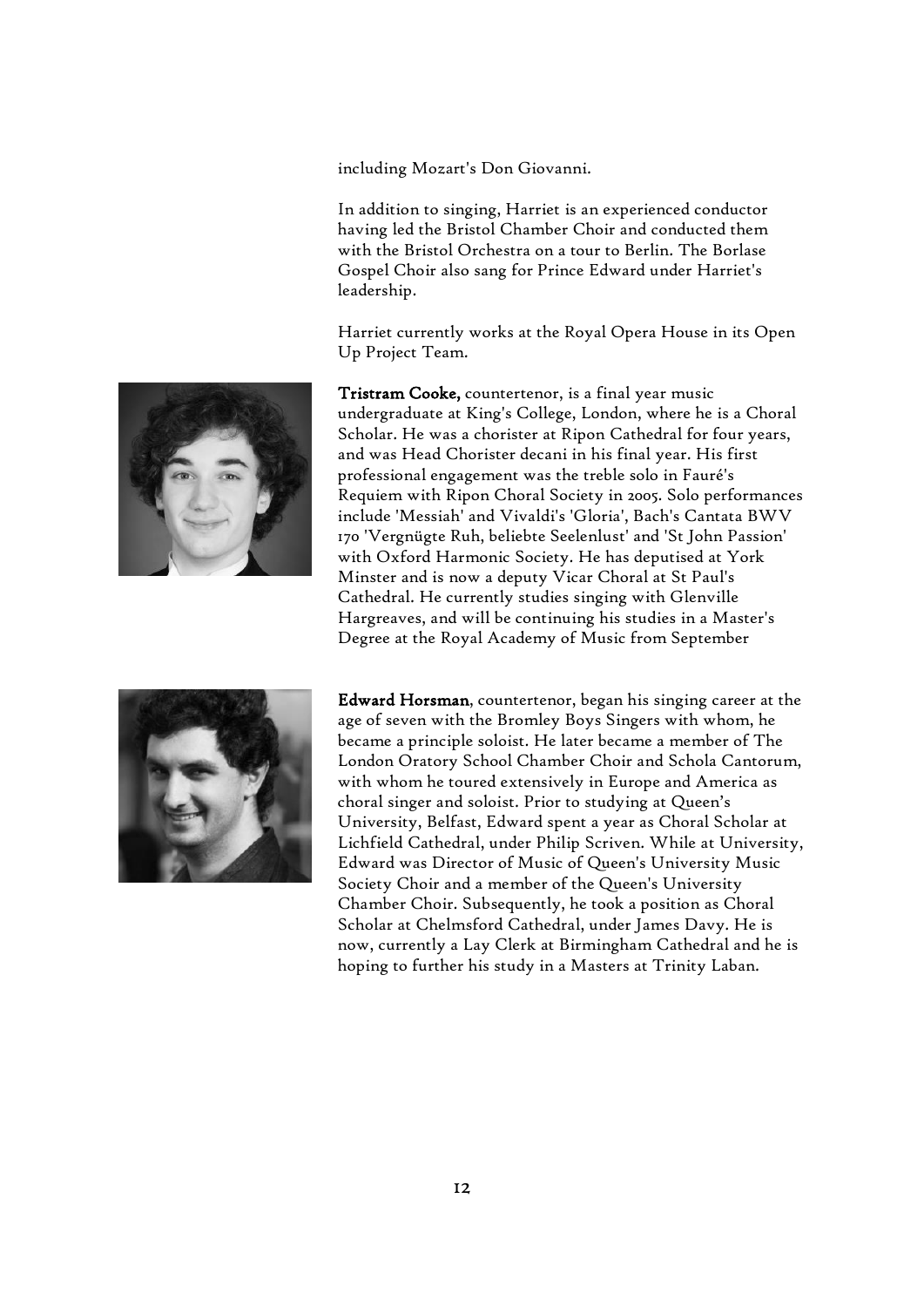

Tori Longdon,mezzo, is a choral conductor, singer and arranger based in London. She has recently been awarded one of the two places for 2014-15 on the Choral Conducting masters course at the Royal Academy of Music.

She graduated with First Class Honours from the University of Durham and now directs a variety of ensembles including the Templar Scholars, The Ambitus Ensemble and the Ladies' Choir at Lincoln Cathedral in venues including St. Martin In The Fields, the National Gallery and National Portrait Gallery and Wembley Arena.

Her singing career has seen her perform in two BBC Proms and record with Eric Whitacre for the grammy award-winning 'Light and Gold' on DECCA. She recently travelled to Poland to teach voice to the sopranos of the National Youth Choir of Poland.

When not engaged in some musical activity or other, Tori has an tempestuous relationship with all things culinary and regularly attempts to feed her housemates with dishes of varying success. She is currently traumatising herself by training for the Windsor Half Marathon.



Mark Darling, tenor, up singing at the age of sixteen, and was an active member of several school choirs at St Olave's Grammar School, Orpington, during his sixth form studies. In 2009-10 he was a choral scholar at St Davids Cathedral in Pembrokeshire, under the direction of Alexander Mason, before going up to Selwyn College, Cambridge to read Classics, graduating in June 2013 with first class honours. He sang in Selwyn College Chapel Choir for three years, undertaking tours to Canada, the United States, France and Germany, as well as singing as a deputy in the choir of Ely Cathedral. Away from the Church, he has recently sung in the Cambridge Early Music Festival with the Mercian Consort, directed by Alexander Berry of Ely Cathedral, in a programme entitled William Byrd: Recusant and Rebel, presenting works from Byrd's time as a Recusant Catholic in post-Reformation England. In the autumn he will be recording this same programme for commercial release, and he will be returning to the Festival with the Mercian Consort this August to perform a programme including Tye's Westron Wynde Mass. He has also been active as a solo-voice consort singer, travelling to Croatia in September 2012 to perform Renaissance settings of Psalm texts under the direction of Dutch conductor JanJoost van Elberg, and attending courses on consort performance of the Italian Madrigal, under the instruction of Robert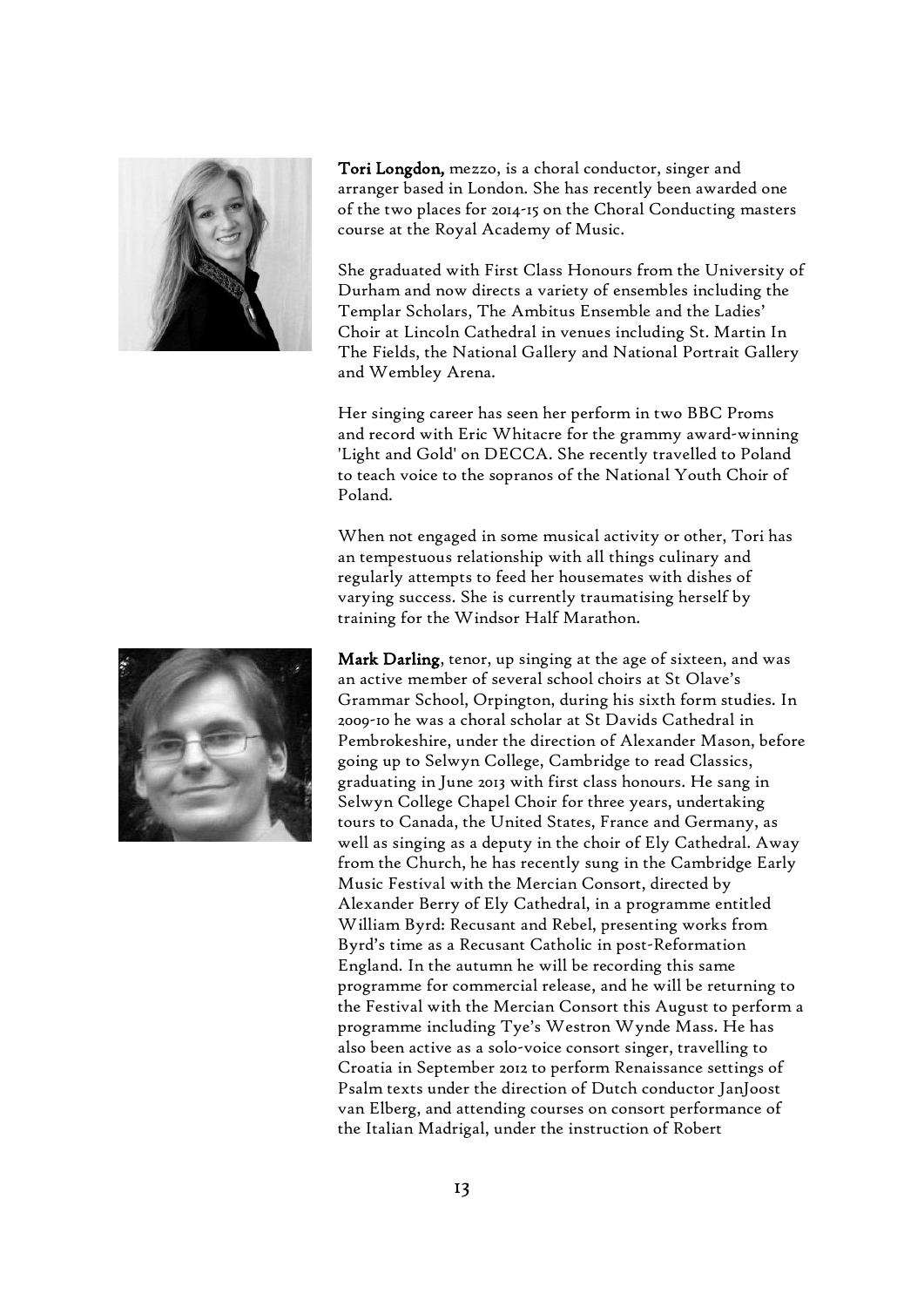Hollingworth of I Fagiolini. He studied singing with Anita Morrison and Giles Underwood while in Cambridge, and is now taught by Arwel Treharne-Morgan in London. In September 2014 he will be returning to Cambridge to undertake postgraduate studies in Classics.



Nicholas Wilson, tenor, began his interest in early music while a choral scholar at Peterhouse, Cambridge. Since graduating, he has been singing Lieder as well as taking part in choral work with groups such as the *Cambridge Cantata Consort* and Matthew Dunn's *Iken Scholars*. He is enjoying married life after recently tying the knot.



William Hess, bass, began singing as a chorister with Christ Church Cathedral Choir, before moving on as a music scholar to Rugby School. Later he gained a Choral Scholarship at Peterhouse, Cambridge, under Matthew Dunn and Helen Smee, where he was taught by Nigel Wickens. Following this he took a Choral Scholarship with Christchurch Cathedral in New Zealand. After moving back to London, William started working as an accountant, and currently sings with the Bach choir, as well as doing the occasional bit of depping.



Chris Jeanes, bass, is an experienced solo and choral singer whose recent solo appearances have included the Beethoven Mass in C with the Bart's Academic Festival Choir and Orchestra and the title role in Carrisimi's 'Historia de Jephte' with *Voce Sanctis*. Chris is also an experienced church singer holding a choral scholarship whilst still at school at St Mary's Barnes and is currently on many church deputy lists in and around London including St Michael's, Cornhill, Chelsea Old Church and St George's Windsor. In his spare time, Chris is a keen fencer and is currently reading for a BSc in Chemistry at University College, London.